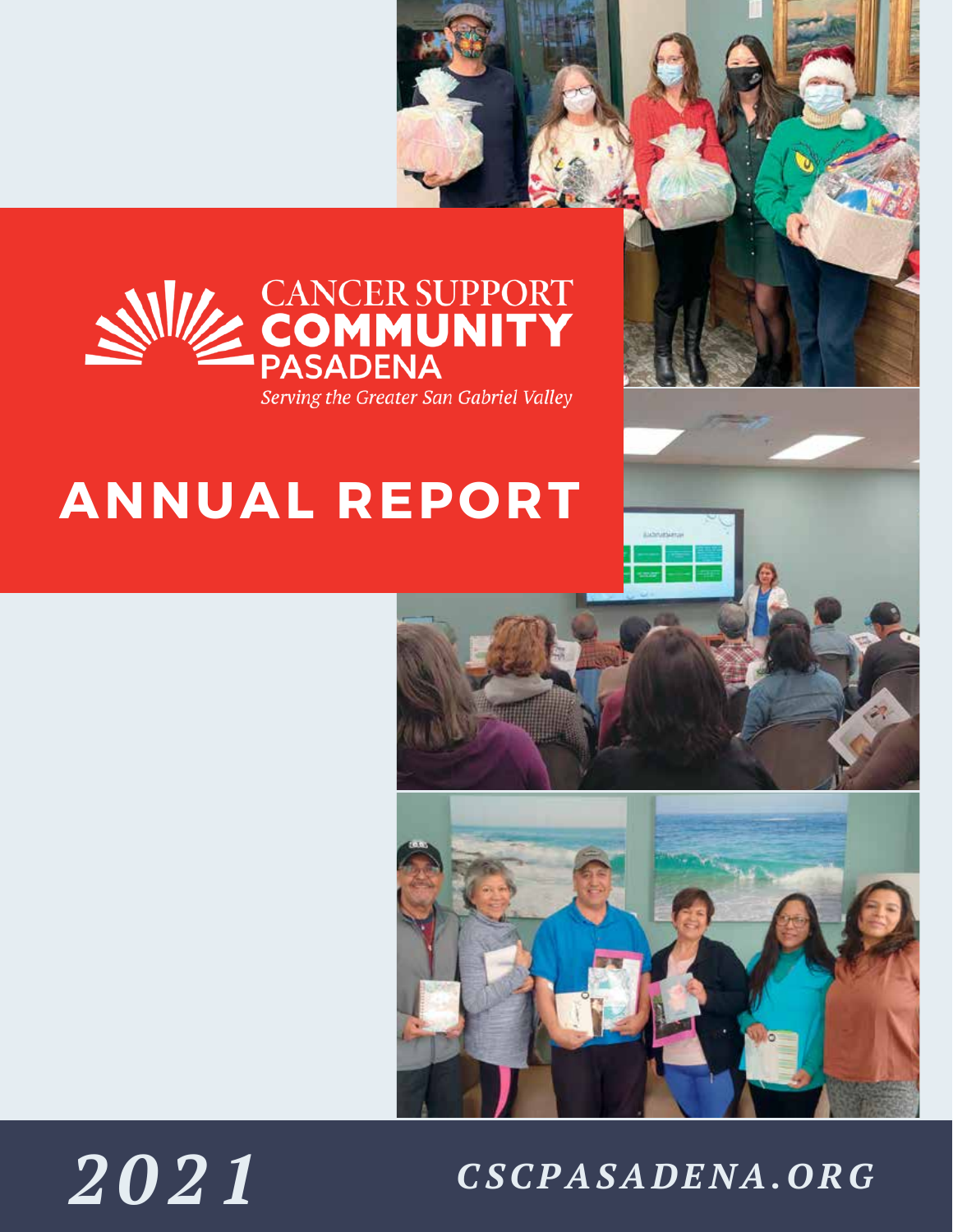#### **A Message from our Executive Director**

#### **A Message from the President, Board of Directors**

Dear Friends,

A lean budget. That's what nonprofit organizations run on, and that's what donors like to see. It's safe to say that Cancer Support Community Pasadena (CSCP) has that…we keep our expenses low without jeopardizing program delivery.

A high-performance team. CSCP has that, too. I have witnessed our administrative and clinical team's tremendous dedication

to our mission during the last two years, despite the constantly evolving nature of this COVID-19 pandemic.

And there's one more thing needed to ensure CSCP's success… and that's all of you, our supporters and friends. Your decision to support CSCP is rooted in your desire to improve the quality of life for cancer patients and their families.

For our participants, your gifts to CSCP provide them with life-changing moments. For someone who is devastated by receiving a cancer diagnosis, you lift them up and out of their darkest moments by providing a sense of community and hope.

For you, we hope your gifts provide you with personal fulfillment driven by your desire to give back, to make a positive difference, to put your personal values into action, or to establish a family legacy.

As you will read in this Annual Report, your dedicated and generous support continues to make a measurable, positive difference for the women and men who reach out to CSCP, *so that no one faces cancer alone*. Thank you.

Stay happy, stay healthy, and stay with us in 2022.

etricia

Patricia V. Ostiller, JD, CFRE Executive Director



What moves a nonprofit from good to great? Dedicated, knowledgeable, and passionate volunteer leadership!

CSCP is truly fortunate to have all these amazing qualities and much more from our Board of Directors who once again raised the bar in 2021 through their service and gen-



erosity. Board members enthusiastically helped to implement CSCP's diversity, equity, and inclusion endeavors, assured that CSCP continued to offer gold standard psychosocial services, and maintained financial stability while navigating pandemic changes, all while assuring that our fundraising efforts were a continued success. Our fabulous Guild and other volunteers were also crucial to achieving the results you'll see in this report.

My gratitude and heartfelt thanks to you for helping to sustain CSCP financially in 2021. I hope that CSCP has earned your continuing support.

Thank you for proving again that *community is stronger than cancer*.

Eternally grateful,

Kal Balian Antoun Board President

## **2021 Audited Financials**

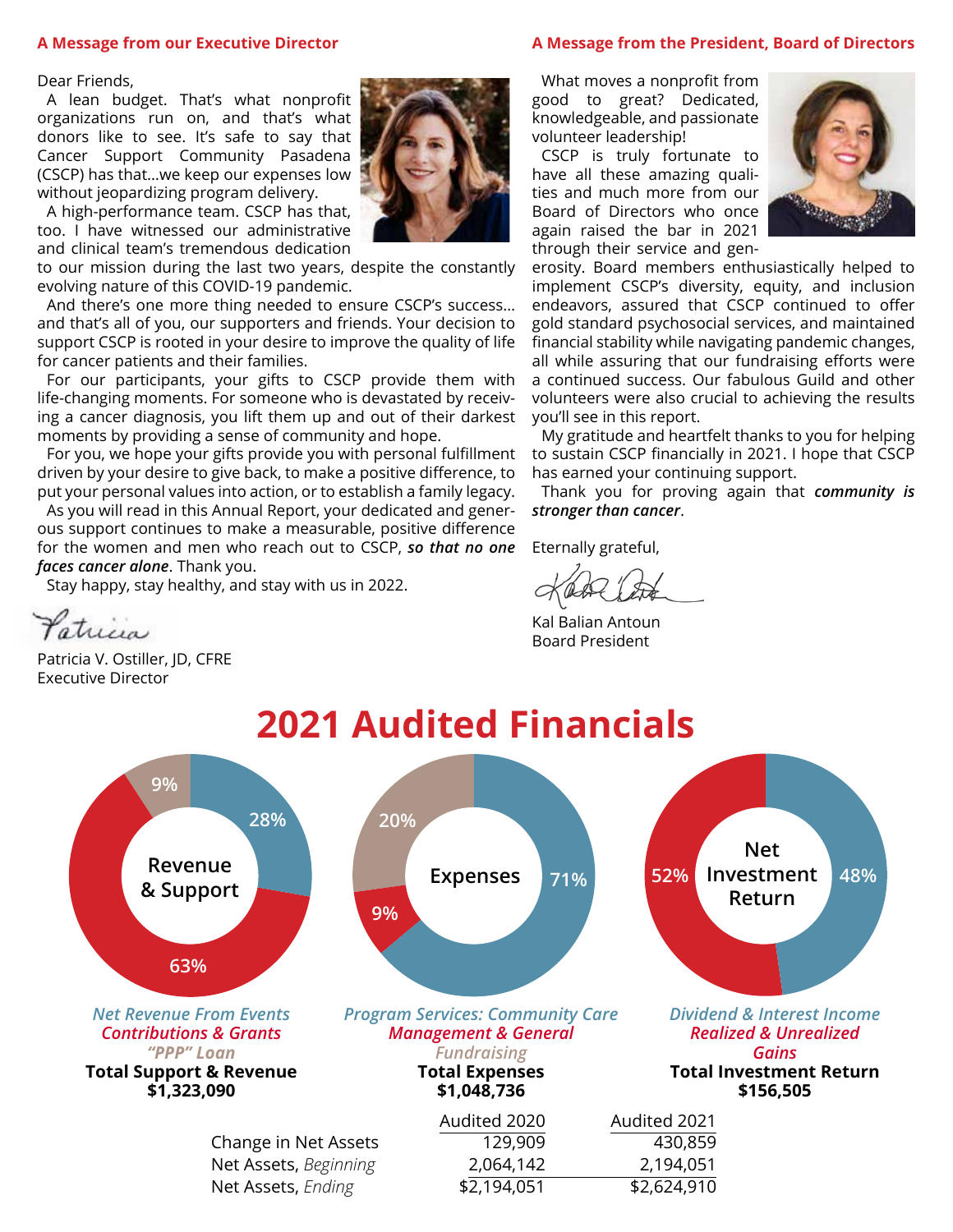## **CSCP'S IMPACT IN 2021 CSCP's Impact in 2021**

**"I was at a very low point in my life when I started coming. But it changed my world."** *- Sharon Johnstone, CSCP Participant*

### SUPPORT GROUPS

**606 Sessions 4,440 Visits 6,797 Service Hours**





Participants would recommend CSCP to others impacted by cancer.

90%

Participants say that their quality of life has improved.

90%

Participants say they gained information that they found useful to better manage their trearment.



#### EDUCATIONAL WORKSHOPS & SOCIAL ACTIVITIES

**154 Sessions 1,707 Visits 1,951 Service Hours**

#### HEALTHY LIFESTYLE **CLASSES**

**695 Sessions 3,517 Visits 4,260 Service Hours**





### INDIVIDUAL **SERVICES**

**908 Individual Support Services 402 Counseling Sessions**

#### VOLUNTEERS

**107 Program Volunteers 18 Board Members 54 Guild Members 1,764 Volunteer Hours**





#### **Our Participants Speak**

I was feeling lonely and neglected 'till my friends introduced me to this organization. Now I have friends; I can turn to them for help. My life is busy with exercises, workshops, lectures, and fun times. Thank you CSCP for your great programs.

*– Seta Anouchian*

This is my second go-round with cancer, and my second time as a participant/patient. The support groups have been a way of grounding me and putting my cancer in perspective. The groups have calmed me and allowed me to share in a safe environment.

*– Craig Pettigrew, stomach/esophageal cancer, diagnosed June 2021*

Being in a support group in my native language with people that are going through this illness has been invaluable to me, and the classes have been very helpful. I have recommended it to other patients.

*– Elsa Martin, ovarian cancer, diagnosed November 2020*

## **Community is Stronger than Cancer**

I attended the Return to Wellness Group…It was a perfect blend of support and education, combined with exercises that were easy to pick up and incorporate into my lifestyle. I'm so grateful for the relationships that developed.

*– Amy Juhas*

My support group…is integral to helping me manage this cancer diagnosis. The ladies in the group are very supportive and thoughtful. The group is essential for me!

*– Ana Miranda Maldonado*

This meeting is often the high point of my week! Our support group is a very close group, and I have been participating for almost three years now. I gain SO much from communicating with other cancer patients/ survivors!

*– Debra Casillas*

#### **Community Impa Community Impact**